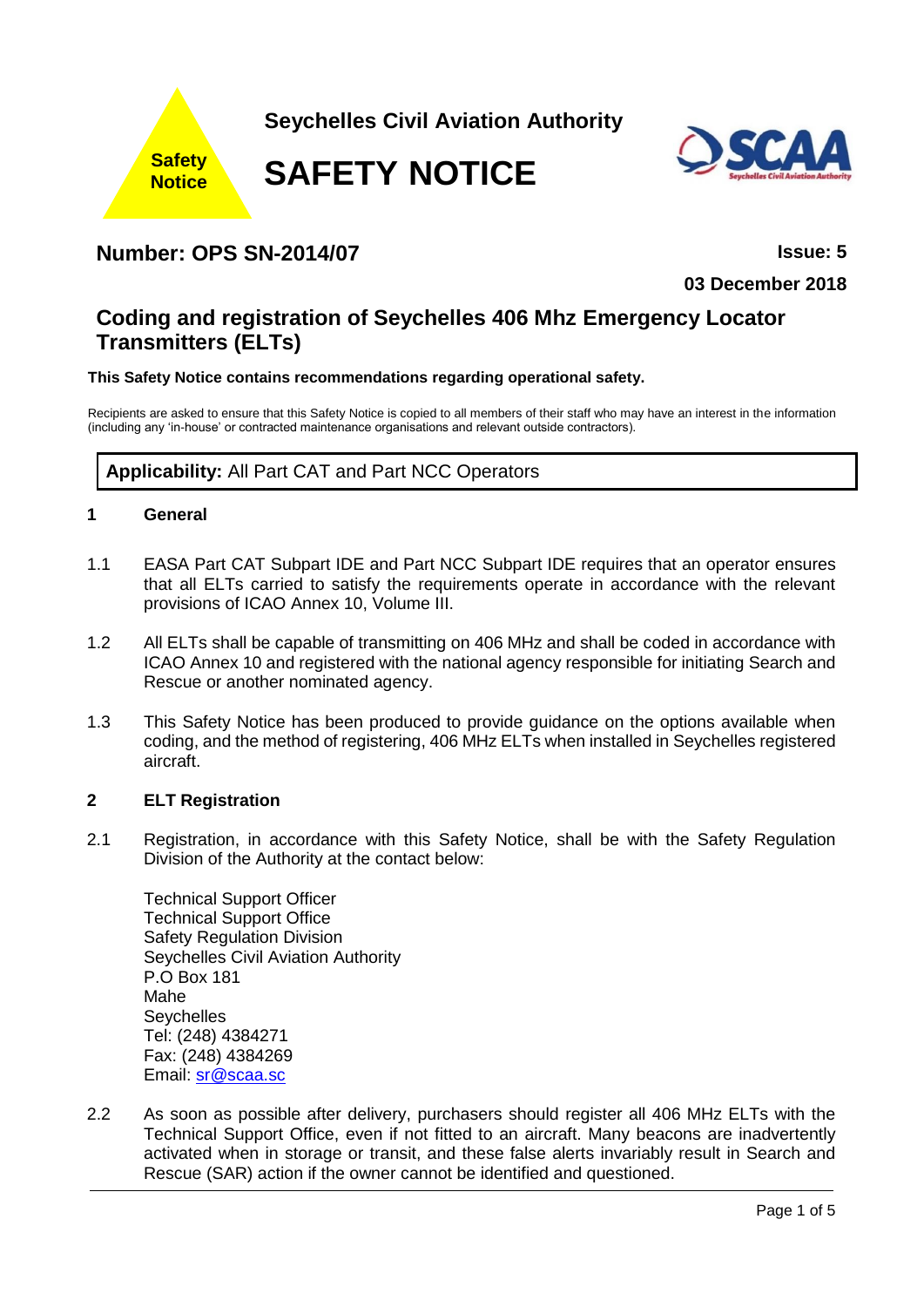- 2.3 It is of extreme importance that robust 24-hour telephone contact numbers are provided when registering ELTs and that the Technical Support Office be informed subsequently if the owner and/or contact numbers are changed. Owner/operators shall ensure that they actively maintain a controlled registry of ELT registration details. The Technical Support Office shall survey ELT information periodically to ensure that the registered information held is still valid.
- 2.4 A copy of the form to be used when registering ELTs is shown at Annex A to this Safety Notice. The form should be completed electronically and emailed to the address provided at 2.1.
- 2.5 The registration form shall be completed and submitted to the Technical Support Office prior to arrangements being made to code the ELT.
- 2.6 The HEX identification/code is derived and provided by the Technical Support Office in collaboration with the Department of Telecommunication. Whilst vendors and manufactures may offer the service to derive the codes, it is essential that this process is undertaken through the Technical Support Office to ensure the correct protocols are utilised.
- 2.7 All ELTs registered shall also be tested following coding or on receipt by the owner/operator (see Section 6 below) to confirm the validity of the coding.

#### **3 Coding, registration and testing protocols**

- 3.1 The Authority uses as primary technical standards and references, the following Cospas-Sarsat system documents:
	- (a) G.003 Introduction to the Cospas-Sarsat System;
	- (b) G.005 Guidelines on 406 MHz Beacon Coding, Registration and Type Approval; and
	- (c) S.007 Handbook of Regulations on 406 MHz and 121.5 MHz Beacons.
- 3.2 The above documents are available to be downloaded from the Cospas-Sarsat web site at [http://www.cospas-sarsat.org.](http://www.cospas-sarsat.org/)
- 3.3 Personnel involved in the processing of ELT registration at the behest of owner/operator are encouraged to review the above documents to gain familiarity with the framework.

#### **4 Beacon types**

- 4.1 All Aviation ELTs are required to hold a Cospas-Sarsat Type Approval Certificate (TAC) and corresponding TAC Number. This may be verified at: <http://www.cospas-sarsat.org/en/beacons/type-approved-models>
- 4.2 All Aviation ELTs should transmit on the channel of 406.028 MHz as the initial channel of 406.025 MHz has reached capacity. Cospas-Sarsat will notify further channels as the need arises in the future.
- 4.3 There are many survival beacons that are designed and utilised both in the maritime and aviation industry. In such cases, where beacons also meet the EPIRB specification they shall be coded in the aviation domain using an aviation ELT protocol. Similarly where PLBs are utilised as survival beacons in the aviation domain they shall be coded using an aviation ELT protocol.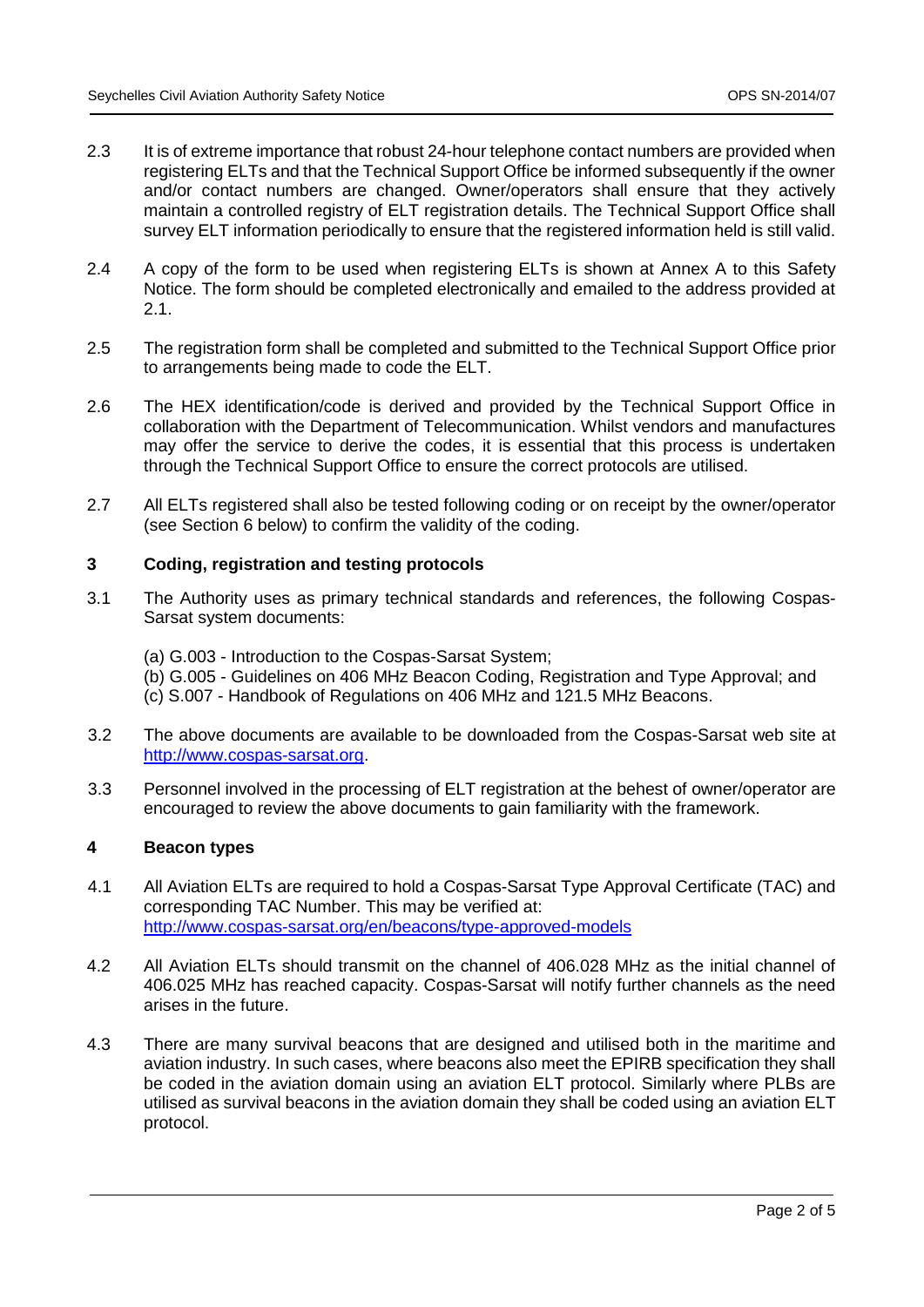#### **5 Coding**

- 5.1 Each message sent by a 406 MHz ELT must include the unique identification of the ELT. The complete ELT identification code includes protocol flag, protocol code, country code and identification data.
- 5.2 The current available coding protocols that are acceptable to the Authority are:

| List of Available Coding Options for User Protocols |                                                                |                      |  |  |
|-----------------------------------------------------|----------------------------------------------------------------|----------------------|--|--|
| Application                                         | <b>Identification Data</b>                                     | Protocols            |  |  |
| <b>ELTs</b><br>(Aviation)                           | Unique ELT Serial Number*                                      | <b>Serial User</b>   |  |  |
|                                                     | Aircraft Operator Designator and Serial Number**               | <b>Serial User</b>   |  |  |
|                                                     | Seychelles issued 24-bit Mode S Aircraft Address Code<br>$***$ | <b>Serial User</b>   |  |  |
|                                                     | <b>Aircraft Registration Marking</b>                           | <b>Aviation User</b> |  |  |

5.3 Those models of 406 MHz ELTs capable of transmitting position information obtained from a navigational device such as GPS or the aircraft navigation system require to be coded with one of the following Location Protocols:

| List of Available Coding Options for Location Protocols |                                                         |                      |                          |  |  |  |
|---------------------------------------------------------|---------------------------------------------------------|----------------------|--------------------------|--|--|--|
| Application                                             | <b>Identification Data</b>                              | Location Data        | Protocols                |  |  |  |
| <b>ELTs</b><br>(Aviation)                               | Unique ELT<br>Serial Number*                            | 4 minute resolution  | User Location            |  |  |  |
|                                                         |                                                         | 4 second resolution  | <b>Standard Location</b> |  |  |  |
|                                                         |                                                         | 15 minute resolution | Standard-Short Location  |  |  |  |
|                                                         | Aircraft Operator<br>Designator and Serial<br>Number**  | 4 minute resolution  | User Location            |  |  |  |
|                                                         |                                                         | 4 second resolution  | Standard Location        |  |  |  |
|                                                         |                                                         | 15 minute resolution | Standard-Short Location  |  |  |  |
|                                                         | Seychelles issued<br>24-bit Aircraft Address<br>Code*** | 4 minute resolution  | User Location            |  |  |  |
|                                                         |                                                         | 4 second resolution  | Standard Location        |  |  |  |
|                                                         |                                                         | 15 minute resolution | Standard-Short Location  |  |  |  |
|                                                         | Aircraft Registration<br>Marking                        | 4 minute resolution  | User Location            |  |  |  |
|                                                         | Serial Number Assigned<br>by Administration*            | 4 second resolution  | <b>National Location</b> |  |  |  |
|                                                         |                                                         | 2 minute resolution  | National-Short Location  |  |  |  |

The above definitions are simplified. A full explanation of the coding options may be obtained from the document T.001 Specification for Cospas-Sarsat 406 MHz Distress Beacons - Annex A).

- **Note 1:** (\*) Serial number means a unique number assigned by an administration or a beacon manufacturer. Assigned serial numbers must provide a unique beacon identification when used with the country code. Serial numbers assigned by a manufacturer must provide a unique beacon identification when used with the Cospas-Sarsat type approval certificate number assigned to that beacon model.
- **Note 2:** (\*\*) unique serial number, as designated by the operator between 1-4096 or when using the Standard Location protocol between 1-511.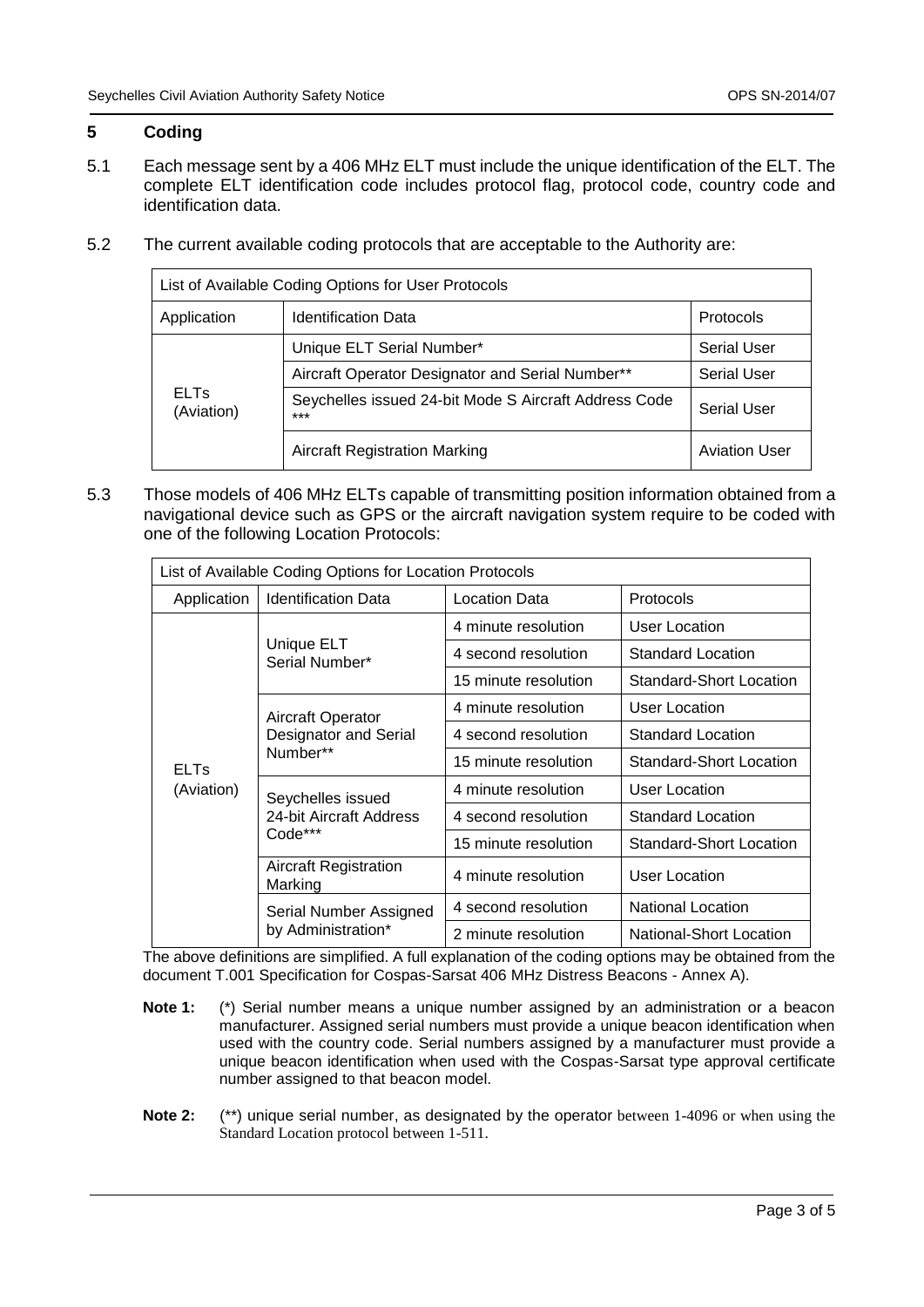- **Note 3:** (\*\*\*) 24-bit Address Codes are issued on request to individual civil aircraft for coding Mode S ATC Transponders and ELTs where required. These are available by contacting the Technical Support Officer.
- 5.4 At present the Country Code used for Seychelles Aviation ELTs must be 664.
- 5.5 The Authority's policy in regards to use of aviation protocols is as follows:

| Application                                 | <b>Identification Data</b>                      | Protocols          |
|---------------------------------------------|-------------------------------------------------|--------------------|
| Commercial<br>Air<br>Transport<br>Operators | Aircraft Operator Designator and Serial Number* | Serial User        |
| <b>General Aviation</b>                     | Unique ELT Serial Number*                       | <b>Serial User</b> |

5.6 The 24-bit Mode S Aircraft Address Code and Aircraft Registration Marking protocols are not generally utilised in view that they are aircraft specific and restrict interchange amongst a fleet of aircraft.

#### **6 Testing**

- 6.1 A 406 MHz ELT should be designed to perform a short self-test. The self-test transmission may consist of a short duration emission of a single burst. If the beacon transmits in the selftest mode, the signal must have a frame synchronisation pattern of 011010000 to ensure that the satellite or ground equipment will not process this test transmission. This eliminates the risk of a false alert being generated by the self-test burst.
- 6.2 Unless prior co-ordination has been accomplished in accordance with Cospas-Sarsat document C/S A.004 'Cospas-Sarsat System Exercising', no other test transmissions are permitted when using a beacon coded with an 'operational' protocol, as any such test could generate a false alert. In addition, self-test transmissions must be kept to a minimum as they interfere with 'real' 406 MHz distress alerts.
- 6.3 Arrangements for self-test shall be coordinated with the Technical Support Officer to ensure coordination with local and international agencies. The self-test result will also be sent through this office.

#### **7 IBRD**

- 7.1 The International Civil Aviation Organization (ICAO) require that administrations authorising the use of 406 MHz beacons make provisions for registering these beacons in a database register that is accessible by SAR services 24 hours a day.
- 7.2 The administrative and operational contact details for national 406 MHz beacon registers that have been reported to Cospas-Sarsat are published respectively in the following Cospas-Sarsat documents, which can be downloaded free of charge from the Cospas-Sarsat website at [www.cospas-sarsat.org:](http://www.cospas-sarsat.org/)
	- "Handbook of Beacon Regulations" (C/S S.007);
	- "Cospas-Sarsat Data Distribution Plan" (C/S A.001).
- 7.3 Cospas-Sarsat has implemented an International 406 MHz Beacon Registration Database (IBRD) to assist States that do not have their own 24 hour database. Seychelles uses the IBRD as a means to comply with the 24-hour database. The necessary registration and